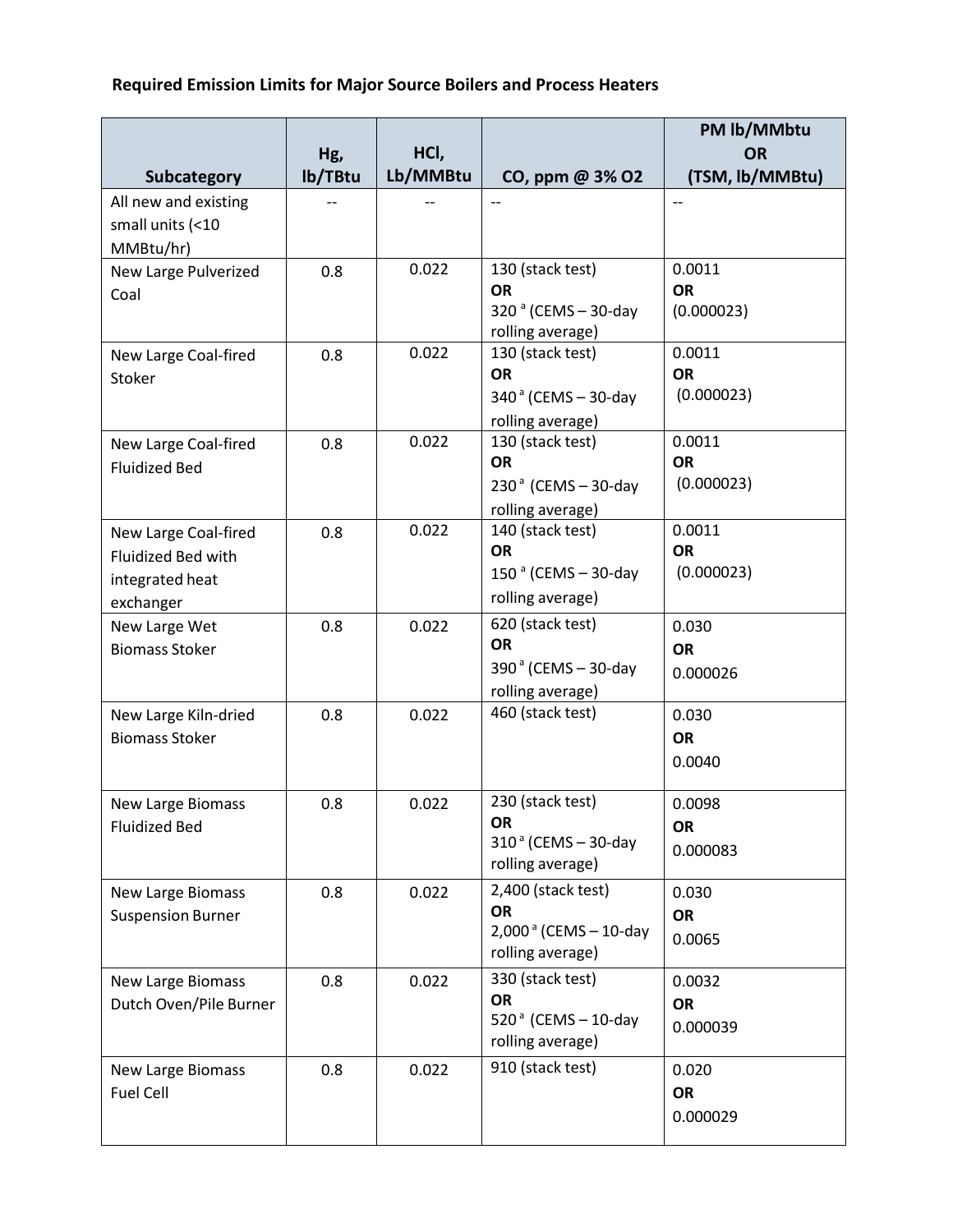|                               |         |          |                                             | PM lb/MMbtu     |
|-------------------------------|---------|----------|---------------------------------------------|-----------------|
|                               | Hg,     | HCI,     |                                             | <b>OR</b>       |
| Subcategory                   | lb/TBtu | Lb/MMBtu | CO, ppm @ 3% O2                             | (TSM, lb/MMBtu) |
| <b>New Large Biomass</b>      | 0.8     | 0.022    | 1,100 (stack test)<br><b>OR</b>             | 0.026           |
| <b>Hybrid Suspension</b>      |         |          |                                             | <b>OR</b>       |
| Grate                         |         |          | 900 $^a$ (CEMS - 30-day<br>rolling average) | 0.00044         |
| New Large Heavy               | 0.48    | 0.00044  | 130                                         | 0.013           |
| Liquid                        |         |          |                                             | <b>OR</b>       |
|                               |         |          |                                             | 0.000075        |
| New Large Light Liquid        | 0.48    | 0.00044  | 130                                         | 0.0011          |
|                               |         |          |                                             | <b>OR</b>       |
|                               |         |          |                                             | 0.000029        |
| New Large Liquid Non-         | 0.48    | 0.00044  | 130                                         | 0.023           |
| continental <sup>b</sup>      |         |          |                                             | <b>OR</b>       |
|                               |         |          |                                             | 0.00086         |
| New Large Gas 2               | 7.9     | 0.0017   | 130                                         | 0.0067          |
| (other) Gases <sup>c</sup>    |         |          |                                             | <b>OR</b>       |
|                               |         |          |                                             | 0.00021         |
| <b>Existing Large</b>         | 5.7     | 0.022    | 130 (stack test)                            | 0.040           |
| <b>Pulverized Coal</b>        |         |          | <b>OR</b>                                   | <b>OR</b>       |
|                               |         |          | 320 $^a$ (CEMS - 30-day                     | (0.000053)      |
|                               |         |          | rolling average)                            |                 |
| <b>Existing Large Coal-</b>   | 5.7     | 0.022    | 160 (stack test)                            | 0.040           |
| fired Stoker                  |         |          | <b>OR</b>                                   | <b>OR</b>       |
|                               |         |          | $340^{\circ}$ (CEMS - 30-day                | (0.000053)      |
|                               |         |          | rolling average)                            |                 |
| <b>Existing Large Coal-</b>   | 5.7     | 0.022    | 130 (stack test)                            | 0.040           |
| fired Fluidized Bed           |         |          | OR                                          | <b>OR</b>       |
|                               |         |          | $230a$ (CEMS - 30-day                       | (0.000053)      |
|                               | 5.7     |          | rolling average)                            |                 |
| <b>Existing Large Wet</b>     |         | 0.022    | 1,500 (stack test)<br>OR                    | 0.037           |
| <b>Biomass Stoker</b>         |         |          | $720a$ (CEMS - 30-day                       | <b>OR</b>       |
|                               |         |          | rolling average)                            | 0.00024         |
| <b>Existing Large Kiln-</b>   | 5.7     | 0.022    | 460 (stack test)                            | 0.32            |
| dried Biomass Stoker          |         |          |                                             | OR              |
|                               |         |          |                                             | 0.0040          |
|                               |         |          |                                             |                 |
| <b>Existing Large Biomass</b> | 5.7     | 0.022    | 470 (stack test)                            | 0.11            |
| <b>Fluidized Bed</b>          |         |          | OR                                          | OR              |
|                               |         |          | $310a$ (CEMS - 30-day                       | 0.0012          |
|                               |         |          | rolling average)                            |                 |